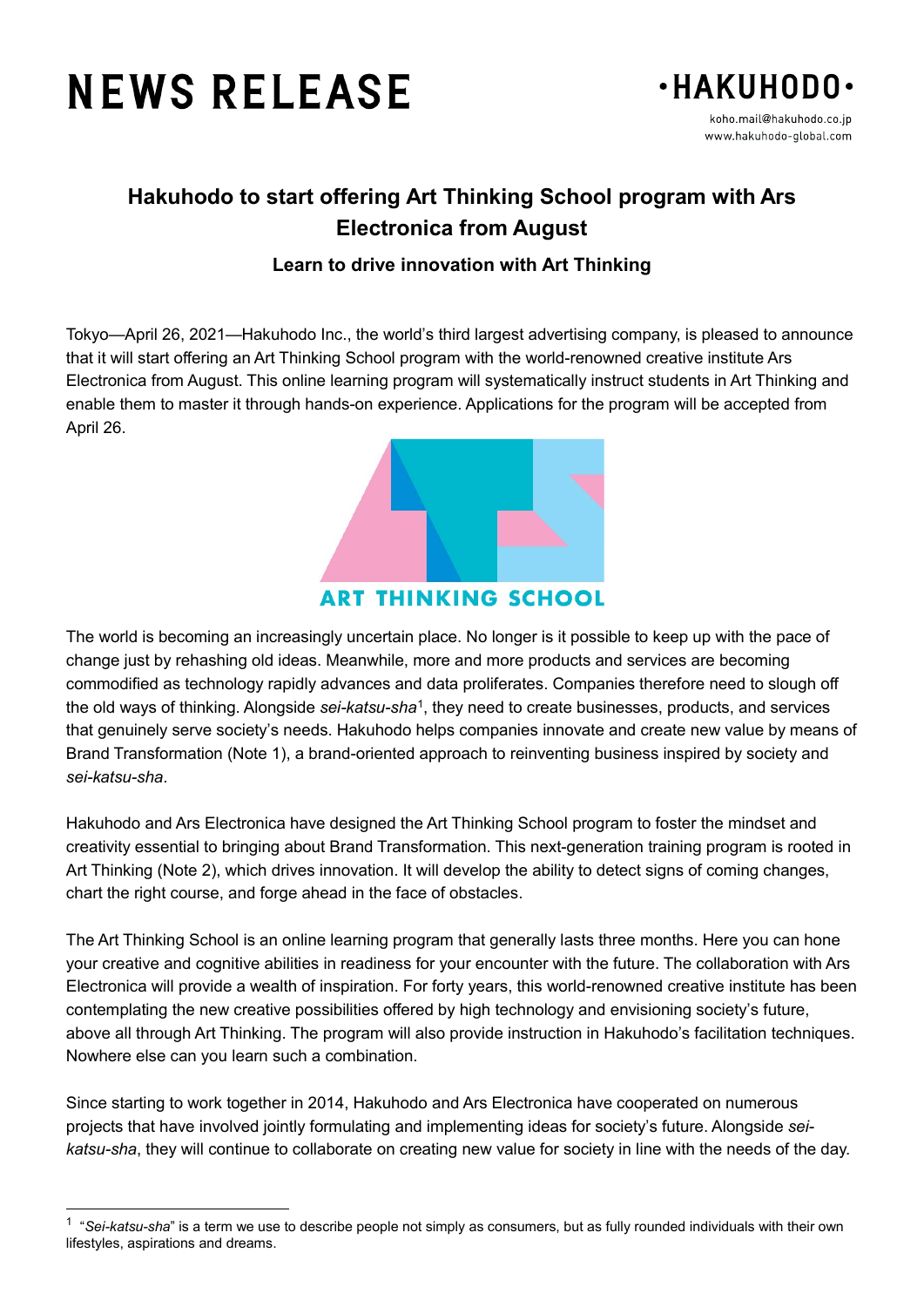#### Note 1: Brand Transformation (BX)

A brand-oriented approach to reinventing business for the completely digitalized era, inspired by society and *sei-katsu-sha*

*Sei-katsu-sha* are constantly connected to everything these days, and that creates new ways to interface with them. A new market has emerged as a result: the "S*ei-katsu-sha* Interface Market." Branding is undergoing big changes as that market grows. It is becoming more co-creative, more interactive. Hakuhodo believes that the key to reinventing and growing your business lies in branding. We support and empower the Brand Transformation of your enterprise by leveraging the latest digital technology to the hilt.

#### Note 2: Art Thinking

Here is how Hakuhodo defines Art Thinking. It means a way of thinking and acting in response to the questions that arise from art.\* It entails deciding on a course of action as a company or business, engaging in honest dialog regardless of your affiliation or position, and generating innovations.

\*Art comes in many different genres. Our particular focus is on the media arts. Media art is any form of artistic activity that emerges from new technology or uses it as a means of self-expression or creativity. It can, we believe, provide valuable insights into the future of humankind, technology, and society.

The significance of art as a vehicle for innovation

- $\cdot$  Art as Journalism: Revealing what is happening now
- ・ Art as a Compass: Pointing the way you should go
- ・ Art as a Catalyst: Inspiring you and strengthening your determination

#### ■ **About Hakuhodo**

Founded in 1895, Hakuhodo is an integrated marketing solutions company headquartered in Tokyo, Japan. With offices in 20 countries and regions, and over 10,000 specialists working in Japan and around the world, Hakuhodo is the world's third largest advertising agency according to *Ad Age*'s "Agency Report 2021." The company is the core agency of the Hakuhodo DY Group.

*Sei-katsu-sha* insight is the foundation for Hakuhodo's thinking, planning, and brand building. It reminds us that consumers are more than shoppers performing an economic function. They have heartbeats. They are individuals with distinct lifestyles. Hakuhodo introduced this term in the 1980s to emphasize its commitment to a comprehensive, 360-degree perspective on consumers' lives.

With *sei-katsu-sha* insight as its cornerstone, Hakuhodo combines creativity, integrative capabilities, and data and technology to play a leading role in evolving companies' marketing activities and generating innovation for the completely digitalized era. This enables the company to impact and provide value to *sei-katsu-sha* and society.

Renowned for its creativity, Hakuhodo has won the Grand Prix at Cannes Lions International Festival of Creativity twice, and was named Network of the Year at ADFEST 2021.

To learn more, visit: www.hakuhodo-global.com